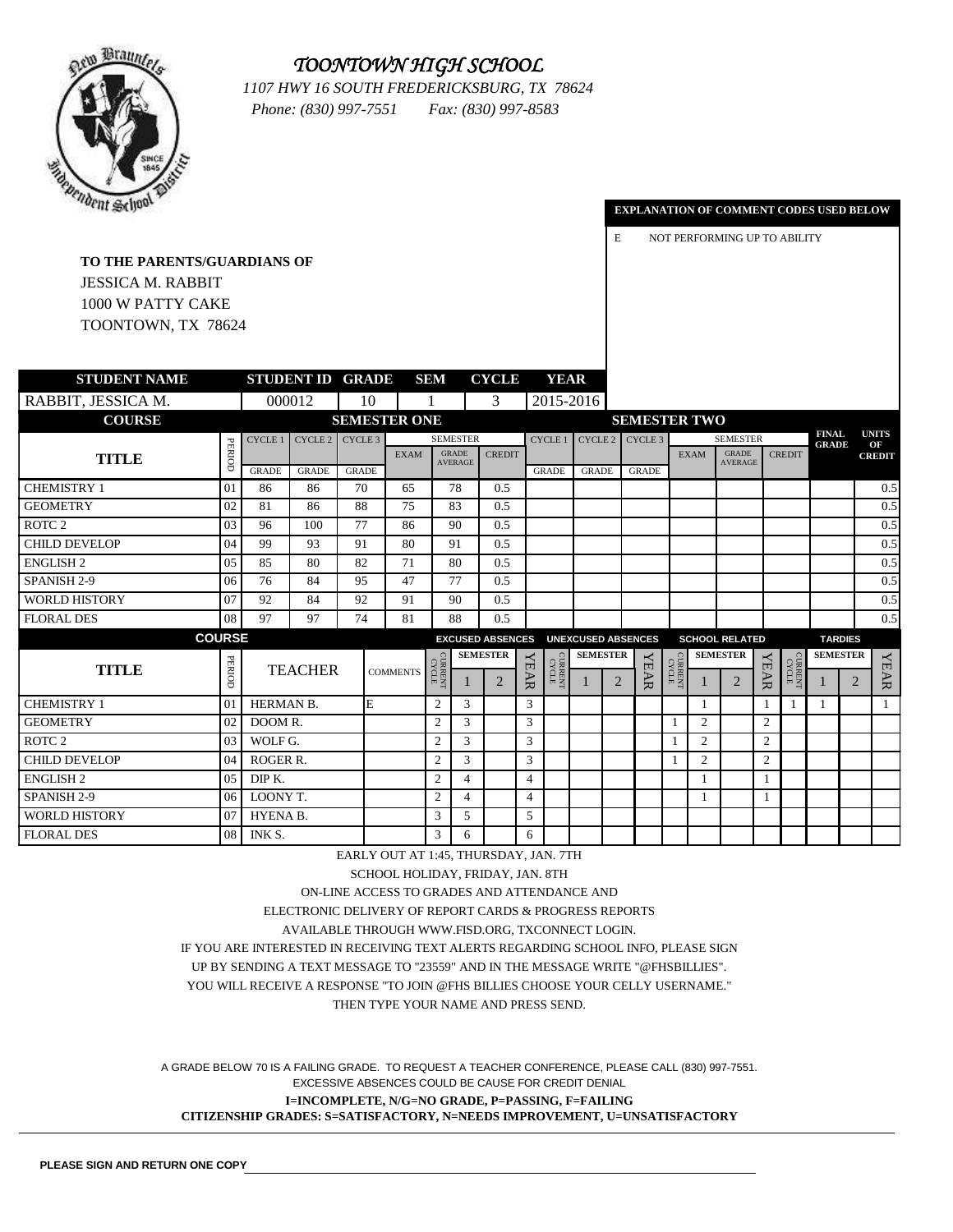# *MARVEL HIGH SCHOOL*

*1001 ARMOR ROAD METAL, TX 78154 (210) 945-6501*



PRINCIPAL



#### **DR. ROBERT DOWNEY** SUPERINTENDENT

**UNITS OF CREDIT**

**EXPLANATION OF COMMENT CODES USED BELOW**

D POSITIVE CLASS PARTICIPATION

| <b>TO THE PARENTS/GUARDIANS OF</b> |        |                         |              |              |                     |   |                    |                 |                |       |                     |          |             |                 |                              |                             |
|------------------------------------|--------|-------------------------|--------------|--------------|---------------------|---|--------------------|-----------------|----------------|-------|---------------------|----------|-------------|-----------------|------------------------------|-----------------------------|
| ANTHONY E. STARK                   |        |                         |              |              |                     |   |                    |                 |                |       |                     |          |             |                 |                              |                             |
| 212 IRON TREE                      |        |                         |              |              |                     |   |                    |                 |                |       |                     |          |             |                 |                              |                             |
| LONG ISLAND, TX 78888              |        |                         |              |              |                     |   |                    |                 |                |       |                     |          |             |                 |                              |                             |
|                                    |        |                         |              |              |                     |   |                    |                 |                |       |                     |          |             |                 |                              |                             |
| <b>STUDENT NAME</b>                |        | <b>STUDENT ID GRADE</b> |              |              | <b>SEM</b>          |   |                    | <b>CYCLE</b>    | <b>YEAR</b>    |       |                     |          |             |                 |                              |                             |
| ANTHONY, STARK E.                  |        | 037233                  | 10           |              |                     |   |                    | 2               | 2015-2016      |       |                     |          |             |                 |                              |                             |
| <b>COURSE</b>                      |        |                         |              |              | <b>SEMESTER ONE</b> |   |                    |                 |                |       | <b>SEMESTER TWO</b> |          |             |                 |                              |                             |
|                                    |        |                         | CYCLE 1      |              | CYCLE 2             |   |                    | <b>SEMESTER</b> | <b>CYCLE 1</b> |       | CYCLE 2             |          |             | <b>SEMESTER</b> | <b>FINAL</b><br><b>GRADE</b> | <b>UNITS</b><br><b>CRED</b> |
| <b>TITLE - TEACHER</b>             | PERIOD | <b>COMMENT</b>          | <b>GRADE</b> | $\mathbf{a}$ | <b>GRADE</b>        |   | $\frac{6}{2}$ EXAM | <b>AVG</b>      | <b>GRADE</b>   | $\Xi$ | <b>GRADE</b>        | $\Omega$ | <b>EXAM</b> | AVG             |                              |                             |
| ALG 2 - POTTS                      | 01     |                         | 56           | S            | 1                   | S |                    | I               |                |       |                     |          |             |                 |                              | N <sub>C</sub>              |
| US HISTORY - LIEBER                | 02     |                         | 81           | S            | 73                  | S | 72                 | 76              |                |       |                     |          |             |                 |                              | NC                          |
| <b>GEOMETRY - CLARK K</b>          | 03     |                         | 79           | S.           | 73                  | S | 75                 | 76              |                |       |                     |          |             |                 |                              | NC                          |
| LUNCH - STAFF                      | 04     |                         |              |              |                     |   |                    |                 |                |       |                     |          |             |                 |                              |                             |
| <b>CHEMISTRY 1 - BANNER</b>        | 05     |                         | 75           | S            | 73                  | S | 65                 | 72              |                |       |                     |          |             |                 |                              | 0.5                         |
| ENGLISH 3 - LEE                    | 06     |                         | 60           | S.           | 76                  | S | 77                 | 70              |                |       |                     |          |             |                 |                              | NC                          |
| ART 1 SURVEY - PARKER              | 07     |                         | 89           | S            | 81                  | S | 99                 | 88              |                |       |                     |          |             |                 |                              | 0.5                         |

\* OVERALL CORE AVERAGE 79 73 75 76

SPANISH 2 - WAYNE 08 D 95 S 79 S 93 88 NO

| <b>COURSE</b>        |                         | <b>EXCUSED ABSENCES</b> |                 |             |                      | <b>UNEXCUSED ABSENCES</b> |                 |        |                         | <b>SCHOOL RELATED</b> |             |
|----------------------|-------------------------|-------------------------|-----------------|-------------|----------------------|---------------------------|-----------------|--------|-------------------------|-----------------------|-------------|
|                      |                         |                         | <b>SEMESTER</b> |             | CUR                  |                           | <b>SEMESTER</b> | ↢<br>口 |                         | <b>SEMESTER</b>       |             |
| TITLE                | <b>CURRENT</b><br>CYCLE |                         | $\bigcap$       | <b>YEAR</b> | CYCLE<br><b>RENT</b> |                           | $\bigcap$       | ኈ<br>₩ | <b>CURRENT</b><br>CYCLE | $\overline{2}$        | <b>YEAR</b> |
| ALG <sub>2</sub>     | $\overline{c}$          | 7                       |                 | 7           | 21                   | 26                        |                 | 26     |                         |                       |             |
| <b>ART 1 SURVEY</b>  | $\overline{c}$          | 5                       |                 | 5           | ◠<br>∠               | 5                         |                 | 5      |                         |                       |             |
| <b>CHEMISTRY 1</b>   | C                       | 4                       |                 | 4           | 3                    | 6                         |                 | 6      |                         |                       |             |
| <b>ENGLISH 3</b>     | ာ                       | 5                       |                 | 5           | 3                    |                           |                 | ⇁      |                         |                       |             |
| <b>GEOMETRY</b>      | ◠                       | 5                       |                 | 5           | Q                    | 11                        |                 | 11     |                         |                       |             |
| <b>LUNCH</b>         | ◠                       | 5                       |                 | 5           |                      |                           |                 |        |                         |                       |             |
| SPANISH <sub>2</sub> | $\overline{c}$          | 5                       |                 | 5           | 3                    | 8                         |                 | 8      |                         |                       |             |
| <b>US HISTORY</b>    | ◠                       | 5                       |                 | 5           | 7                    | 21                        |                 | 21     |                         |                       |             |

**A grade below 70 is a failing grade. To request a teacher conference, please call 945-6501 to schedule an appointment. Eligibility is based on 9 week cycle grade only. Excessive absences could be cause for credit denial. Citizenship grades: E=Excellent, S=Satisfactory, N=Needs improvement, U=Unsatisfactory.**

> "NO" IN THE CREDIT COLUMN INDICATES CREDIT HAS BEEN DENIED DUE TO EXCESSIVE ABSENCES, REGARDLESS OF THE GRADE. CREDIT RECOVERY OPTIONS MAY BE DISCUSSED WITH YOUR VICE PRINCIPAL.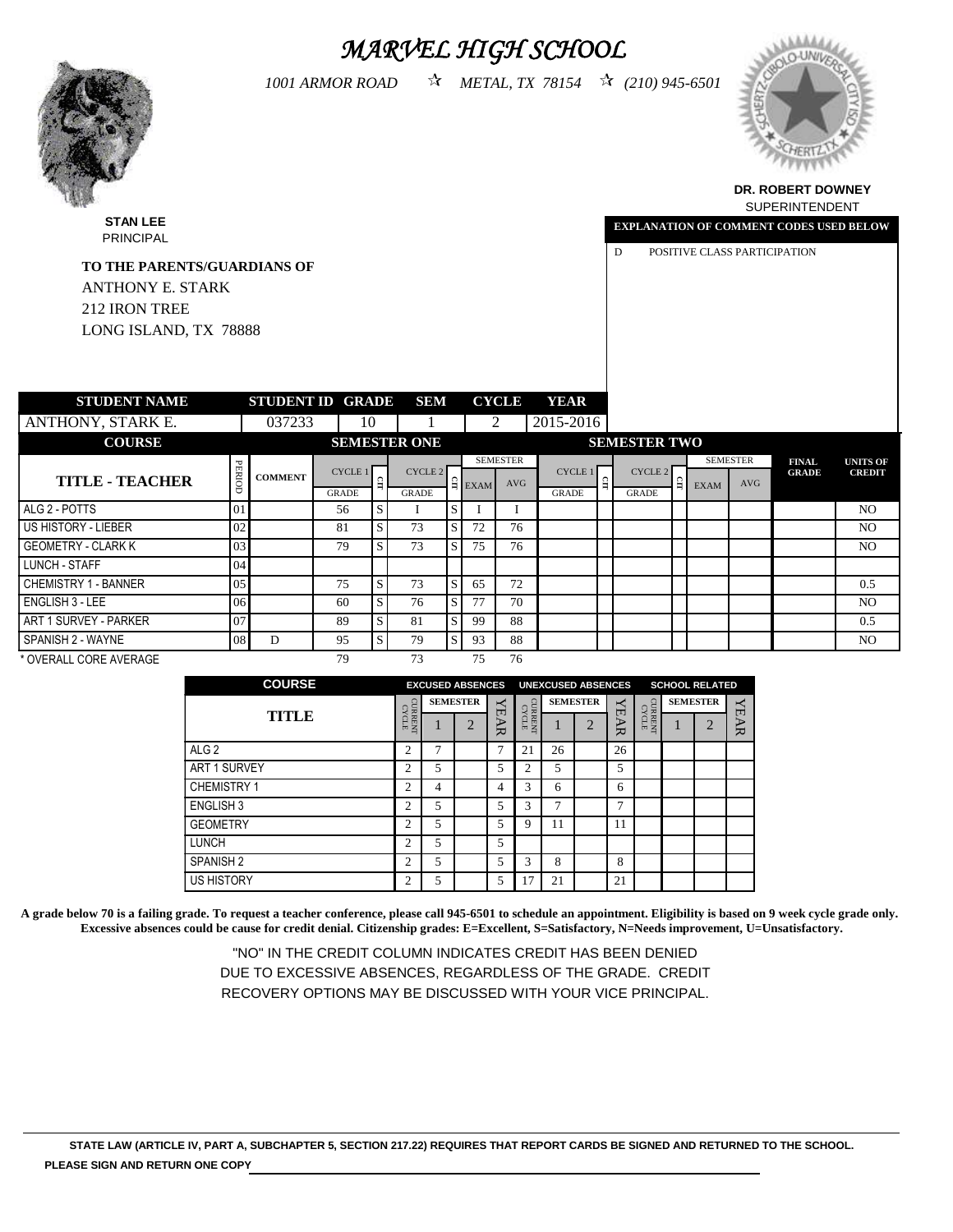

### *TOONTOWN HIGH SCHOOL*

*1107 HWY 16 SOUTH FREDERICKSBURG, TX 78624 Phone: (830) 997-7551 Fax: (830) 997-8583*

**EDDIE VALIANT - PRINCIPAL R.K. MAROON - ASST PRINCIPAL** 

**MARVIN ACME - ASST PRINCIPAL** 

**T CODES USED BELOW** 



|                                    |                         |                     |     |              |             |   | <b>EXPLANATION OF COMMENT CODES U</b> |
|------------------------------------|-------------------------|---------------------|-----|--------------|-------------|---|---------------------------------------|
|                                    |                         |                     |     |              |             | E | NOT PERFORMING UP TO ABILITY          |
| <b>TO THE PARENTS/GUARDIANS OF</b> |                         |                     |     |              |             |   |                                       |
| <b>JESSICA M. RABBIT</b>           |                         |                     |     |              |             |   |                                       |
| 1000 W PATTY CAKE                  |                         |                     |     |              |             |   |                                       |
| TOONTOWN, TX 78624                 |                         |                     |     |              |             |   |                                       |
|                                    |                         |                     |     |              |             |   |                                       |
| STUDENT NAME                       | <b>STUDENT ID GRADE</b> |                     | SEM | <b>CYCLE</b> | <b>YEAR</b> |   |                                       |
|                                    |                         |                     |     |              |             |   |                                       |
| ., JESSICA M.                      | 000012                  | 10                  |     | 3            | 2015-2016   |   |                                       |
| <b>COURSE</b>                      |                         | <b>SEMESTER ONE</b> |     |              |             |   | <b>SEMESTER TWO</b>                   |

| RABBIT, JESSICA M.   |                 | 000012          |              |                |   | 10                  |         |                       |                 | 3                              |                | 2015-2016             |   |                                       |             |                       |              |                       |                 |                                |                              |   |                    |
|----------------------|-----------------|-----------------|--------------|----------------|---|---------------------|---------|-----------------------|-----------------|--------------------------------|----------------|-----------------------|---|---------------------------------------|-------------|-----------------------|--------------|-----------------------|-----------------|--------------------------------|------------------------------|---|--------------------|
| <b>COURSE</b>        |                 |                 |              |                |   | <b>SEMESTER ONE</b> |         |                       |                 |                                |                |                       |   |                                       |             | <b>SEMESTER TWO</b>   |              |                       |                 |                                |                              |   |                    |
|                      |                 | <b>CYCLE 1</b>  |              | CYCLE 2        |   |                     | CYCLE 3 |                       | <b>SEMESTER</b> |                                |                | <b>CYCLE 1</b>        |   | CYCLE 2                               |             | CYCLE 3               |              |                       | <b>SEMESTER</b> |                                | <b>FINAL</b><br><b>GRADE</b> |   | <b>UNITS</b><br>OF |
| <b>TITLE</b>         | PERIOD          | <b>GRADE</b>    |              | <b>GRADE</b>   |   | <b>GRADE</b>        |         |                       | <b>EXAM</b>     | <b>GRADE</b><br><b>AVERAGE</b> |                | <b>GRADE</b>          |   | <b>GRADE</b>                          |             | <b>GRADE</b>          |              | <b>EXAM</b>           |                 | <b>GRADE</b><br><b>AVERAGE</b> |                              |   | <b>CREDIT</b>      |
| <b>CHEMISTRY 1</b>   | 01              | 86              |              | 86             | S | 70                  | S       |                       | 65              | 78                             |                |                       |   |                                       |             |                       |              |                       |                 |                                |                              |   | 0.5                |
| <b>GEOMETRY</b>      | 02              | 81              | S            | 86             | S | 88                  | S       |                       | 75              | 83                             |                |                       |   |                                       |             |                       |              |                       |                 |                                |                              |   | 0.5                |
| ROTC <sub>2</sub>    | 03              | 96              | S            | 100            | S | 77                  | S       |                       | 86              | 90                             |                |                       |   |                                       |             |                       |              |                       |                 |                                |                              |   | 0.5                |
| <b>CHILD DEVELOP</b> | 04              | 99              |              | 93             | S | 91                  | S       |                       | 80              | 91                             |                |                       |   |                                       |             |                       |              |                       |                 |                                |                              |   | 0.5                |
| <b>ENGLISH2</b>      | 0.5             | 85              | S            | 80             | S | 82                  | S       |                       | 71              | 80                             |                |                       |   |                                       |             |                       |              |                       |                 |                                |                              |   | 0.5                |
| SPANISH 2-9          | 06              | 76              | <sub>S</sub> | 84             | S | 95                  | S       |                       | 47              | 77                             |                |                       |   |                                       |             |                       |              |                       |                 |                                |                              |   | 0.5                |
| <b>WORLD HISTORY</b> | 07              | 92              | <sub>S</sub> | 84             | S | 92                  | S       |                       | 91              | 90                             |                |                       |   |                                       |             |                       |              |                       |                 |                                |                              |   | 0.5                |
| <b>FLORAL DES</b>    | 08              | 97              | <sub>S</sub> | 97             |   | 74                  | S       |                       | 81              | 88                             |                |                       |   |                                       |             |                       |              |                       |                 |                                |                              |   | 0.5                |
| <b>COURSE</b>        |                 |                 |              |                |   |                     |         |                       |                 |                                |                |                       |   | REPORTED ABSENCES UNREPORTED ABSENCES |             |                       |              | <b>SCHOOL RELATED</b> |                 |                                | <b>TARDIES</b>               |   |                    |
|                      |                 |                 |              |                |   |                     |         | <b>CYCLE</b><br>CYCLE |                 | <b>SEMESTER</b>                |                |                       |   | <b>SEMESTER</b>                       |             |                       |              | <b>SEMESTER</b>       |                 |                                | <b>SEMESTER</b>              |   |                    |
| <b>TITLE</b>         | PERIOD          |                 |              | <b>TEACHER</b> |   | <b>COMMENTS</b>     |         |                       |                 | 2                              | <b>YEAR</b>    | <b>CYCLE</b><br>CYCLE | 1 | $\overline{2}$                        | <b>YEAR</b> | <b>CYCLE</b><br>CYCLE |              | $\overline{2}$        | <b>YEAR</b>     | <b>CYCLE</b><br>CYCLE          |                              | 2 | <b>YEAR</b>        |
| <b>CHEMISTRY 1</b>   | 01              | HERMAN B.       |              |                |   | E                   |         | $\overline{2}$        | 3               |                                | 3              |                       |   |                                       |             |                       | $\mathbf{1}$ |                       |                 |                                | 1                            |   |                    |
| <b>GEOMETRY</b>      | 02              | DOOM R.         |              |                |   |                     |         | $\overline{c}$        | 3               |                                | 3              |                       |   |                                       |             |                       | 2            |                       | 2               |                                |                              |   |                    |
| ROTC <sub>2</sub>    | 03 <sup>1</sup> | WOLF G.         |              |                |   |                     |         | $\overline{2}$        | 3               |                                | 3              |                       |   |                                       |             |                       | 2            |                       | 2               |                                |                              |   |                    |
| <b>CHILD DEVELOP</b> | 04              | <b>ROGER R.</b> |              |                |   |                     |         | $\overline{2}$        | 3               |                                | 3              |                       |   |                                       |             |                       | 2            |                       | $\overline{2}$  |                                |                              |   |                    |
| <b>ENGLISH2</b>      | 05              | DIP K.          |              |                |   |                     |         | $\overline{2}$        | 4               |                                | $\overline{4}$ |                       |   |                                       |             |                       |              |                       |                 |                                |                              |   |                    |
| SPANISH 2-9          | 06              | LOONY T.        |              |                |   |                     |         | $\overline{2}$        | 4               |                                | $\overline{4}$ |                       |   |                                       |             |                       |              |                       |                 |                                |                              |   |                    |
| <b>WORLD HISTORY</b> | 07              | <b>HYENA B.</b> |              |                |   |                     |         | 3                     | 5.              |                                | 5              |                       |   |                                       |             |                       |              |                       |                 |                                |                              |   |                    |
| <b>FLORAL DES</b>    | 08              | INK S.          |              |                |   |                     |         | 3                     | 6               |                                | 6              |                       |   |                                       |             |                       |              |                       |                 |                                |                              |   |                    |

EARLY OUT AT 1:45, THURSDAY, JAN. 7TH

SCHOOL HOLIDAY, FRIDAY, JAN. 8TH

ON-LINE ACCESS TO GRADES AND ATTENDANCE AND

ELECTRONIC DELIVERY OF REPORT CARDS & PROGRESS REPORTS

AVAILABLE THROUGH WWW.FISD.ORG, TXCONNECT LOGIN.

IF YOU ARE INTERESTED IN RECEIVING TEXT ALERTS REGARDING SCHOOL INFO, PLEASE SIGN

UP BY SENDING A TEXT MESSAGE TO "23559" AND IN THE MESSAGE WRITE "@FHSBILLIES".

YOU WILL RECEIVE A RESPONSE "TO JOIN @FHS BILLIES CHOOSE YOUR CELLY USERNAME."

THEN TYPE YOUR NAME AND PRESS SEND.

A GRADE BELOW 70 IS A FAILING GRADE. TO REQUEST A TEACHER CONFERENCE, PLEASE CALL (830) 997-7551. EXCESSIVE ABSENCES COULD BE CAUSE FOR CREDIT DENIAL

**I=INCOMPLETE, N/G=NO GRADE, P=PASSING, F=FAILING**

**CITIZENSHIP GRADES: E=EXCELLENT, S=SATISFACTORY, N=NEEDS IMPROVEMENT, U=UNSATISFACTORY**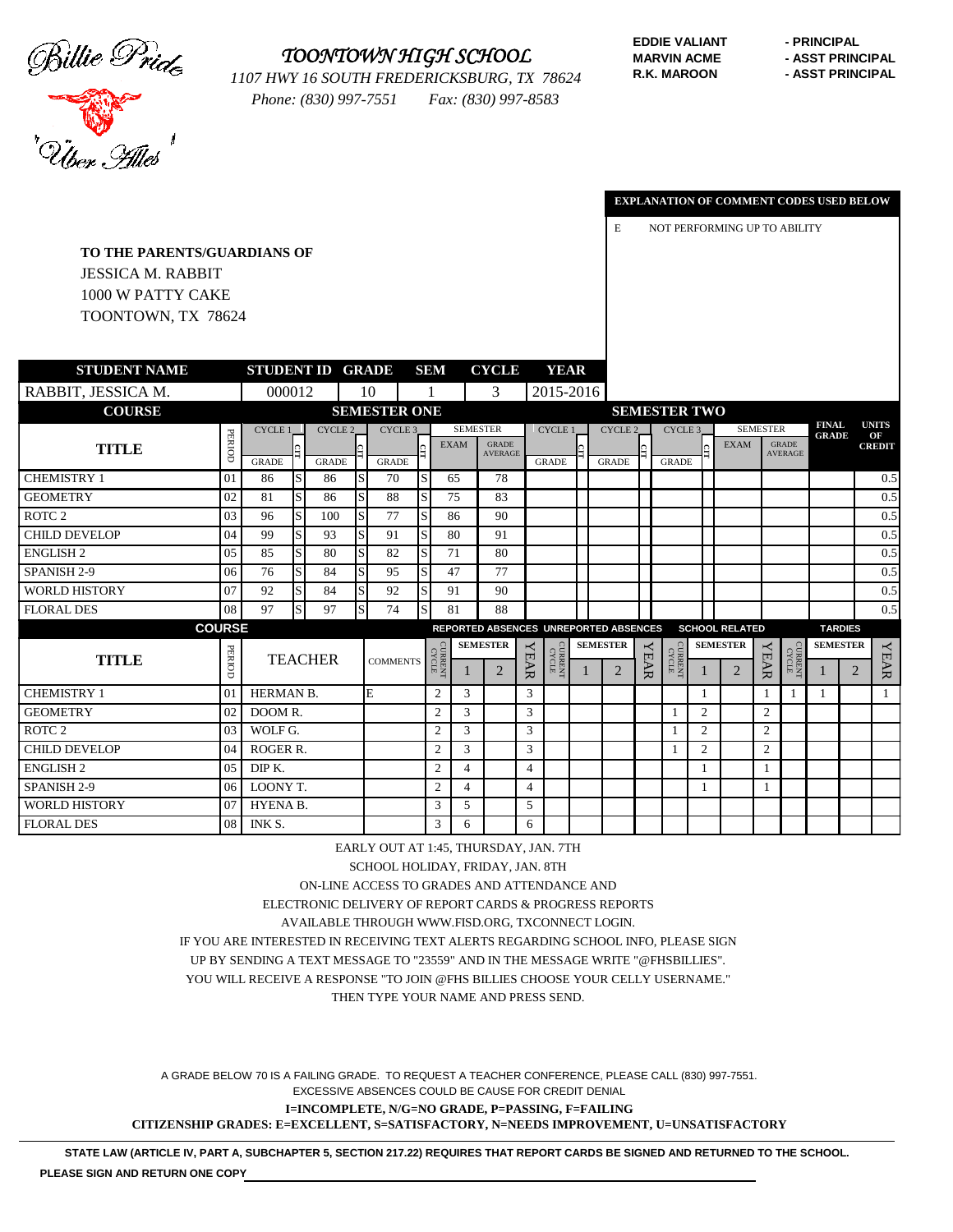

# *MIDTOWN HIGH SCHOOL*

*3324 RANCH RD 620 S AUSTIN, TX 78738 (512) 533-6100 Phone Fax: (512) 533-6101*

KATHY KANE **PRINCIPAL ASSISTANT PRINCIPAL** WENDY STURDEVANT DARNELL HORTON KAREN REICH ROY HUDSON MICHAEL DRINKWATER

> **UNITS OF CREDIT**

**EXPLANATION OF COMMENT CODES USED BELOW**

### **\*\* INELIGIBLE FOR EXTRA CURRICULAR ACTIVITIES \*\***

|                      | <b>TO THE PARENTS/GUARDIANS OF</b><br>PETER C. PARKER<br>1111 WEB CROSSING RD<br>QUEENS, TX 78734 |                         |                                                                                                      |                         |                                   |                 |                                                                                                      |                           |   |             |                                                                          |             |                       |             |                              |                     |                      |             |                              |                             |
|----------------------|---------------------------------------------------------------------------------------------------|-------------------------|------------------------------------------------------------------------------------------------------|-------------------------|-----------------------------------|-----------------|------------------------------------------------------------------------------------------------------|---------------------------|---|-------------|--------------------------------------------------------------------------|-------------|-----------------------|-------------|------------------------------|---------------------|----------------------|-------------|------------------------------|-----------------------------|
|                      | <b>STUDENT NAME</b>                                                                               | <b>STUDENT ID GRADE</b> |                                                                                                      |                         |                                   |                 | <b>SEM</b>                                                                                           |                           |   | 9WKS        |                                                                          | <b>YEAR</b> |                       |             |                              |                     |                      |             |                              |                             |
| PARKER, PETER C.     |                                                                                                   | 000011                  |                                                                                                      |                         | 10                                |                 |                                                                                                      |                           |   | 2           | 2015-2016                                                                |             |                       |             |                              |                     |                      |             |                              |                             |
|                      | <b>COURSE</b>                                                                                     |                         |                                                                                                      |                         |                                   |                 |                                                                                                      | <b>SEMESTER ONE</b>       |   |             |                                                                          |             |                       |             |                              | <b>SEMESTER TWO</b> |                      |             |                              |                             |
|                      |                                                                                                   |                         |                                                                                                      |                         |                                   | 1ST 9WKS        |                                                                                                      | 2ND 9WKS                  |   |             | <b>SEMESTER</b>                                                          |             | 3RD 9WKS              |             | <b>4TH 9WKS</b>              |                     | <b>SEMESTER</b>      |             | <b>FINAL</b><br><b>GRADE</b> | <b>UNITS</b><br><b>CREI</b> |
|                      | <b>TITLE - TEACHER</b>                                                                            | PERIOD                  |                                                                                                      | <b>COMMENT</b>          |                                   | <b>GRADE</b>    |                                                                                                      | <b>GRADE</b>              |   | <b>EXAM</b> | <b>AVG</b>                                                               |             | <b>GRADE</b>          |             | <b>GRADE</b>                 |                     | <b>EXAM</b>          | <b>AVG</b>  |                              |                             |
| <b>US HIST</b>       | <b>LEE</b>                                                                                        | 01                      |                                                                                                      |                         |                                   | 70              |                                                                                                      | 63                        |   | 70          | 67                                                                       |             |                       |             |                              |                     |                      |             |                              |                             |
| <b>GEOM EXTEND A</b> | <b>ARACHNID</b>                                                                                   | 02                      |                                                                                                      |                         |                                   | 81              |                                                                                                      | 72                        |   | 45          | 70                                                                       |             |                       |             |                              |                     |                      |             |                              | 0.5                         |
| SPAN <sub>1</sub>    | <b>MAGUIRE</b>                                                                                    | 03                      |                                                                                                      |                         |                                   | 87              |                                                                                                      | 97                        |   | 80          | 90                                                                       |             |                       |             |                              |                     |                      |             |                              | 0.5                         |
| ALG <sub>1</sub>     | <b>MARVEL</b>                                                                                     | 04                      |                                                                                                      | H                       |                                   | 71              |                                                                                                      | 63                        |   | 66          | 67                                                                       |             |                       |             |                              |                     |                      |             | 67                           |                             |
| PROF COMM            | <b>OSBORN</b>                                                                                     | 05                      |                                                                                                      |                         |                                   | 100             |                                                                                                      | 100                       |   | 100         | 100                                                                      |             |                       |             |                              |                     |                      |             | 100                          | 0.5                         |
| <b>GEOM EXT B</b>    | <b>ARACHNID</b>                                                                                   | 06                      |                                                                                                      |                         |                                   | 81              |                                                                                                      | 72                        |   | 45          | 70                                                                       |             |                       |             |                              |                     |                      |             |                              | 0.5                         |
| $\overline{PC}$      | <b>STACY</b>                                                                                      | 07                      |                                                                                                      |                         |                                   | 76              |                                                                                                      | 60                        |   | 57          | 66                                                                       |             |                       |             |                              |                     |                      |             |                              |                             |
| ENG <sub>2</sub>     | <b>MAGUIRE</b>                                                                                    | 08                      |                                                                                                      |                         |                                   | 70              |                                                                                                      | 62                        |   | 84          | 70                                                                       |             |                       |             |                              |                     |                      |             |                              | 0.5                         |
|                      | <b>COURSE</b>                                                                                     |                         |                                                                                                      | <b>EXCUSED ABSENCES</b> |                                   |                 |                                                                                                      | <b>UNEXCUSED ABSENCES</b> |   |             |                                                                          |             | <b>SCHOOL RELATED</b> |             |                              |                     | <b>TARDIES</b>       |             |                              |                             |
|                      | <b>TITLE</b>                                                                                      | PERIOD                  | $\begin{array}{l} \text{S}{\rm M}{\rm M}{\rm S} \\ \text{N}{\rm H}{\rm M}{\rm M}{\rm D} \end{array}$ |                         | <b>SEMESTER</b><br>$\overline{2}$ | ≺<br><b>EAR</b> | $\begin{array}{c} \text{S}{\bf M}{\bf K}{\bf S} \\ \text{N}{\bf H}{\bf M}{\bf K}{\bf D} \end{array}$ | <b>SEMESTER</b>           | 2 | <b>YEAR</b> | $\begin{array}{c} \text{S}{\rm M6}\\ \text{M}{\rm H}{\rm N} \end{array}$ |             | <b>SEMESTER</b><br>2  | <b>YEAR</b> | $\frac{\rm SMM6}{\rm NHBMD}$ |                     | <b>SEMESTER</b><br>2 | <b>YEAR</b> |                              |                             |
|                      | <b>US HIST</b>                                                                                    | 01                      |                                                                                                      |                         |                                   |                 | 1                                                                                                    | 3                         |   | 3           |                                                                          |             |                       |             | 1                            | 1                   |                      | 1           |                              |                             |
|                      | <b>GEOM EXTEND A</b>                                                                              | 02                      |                                                                                                      |                         |                                   |                 |                                                                                                      | 3                         |   | 3           |                                                                          |             |                       |             | 5                            | 8                   |                      | 8           |                              |                             |

SPAN 1 03 1 1 1 1 3 3 3 1 1 1 1 1 1 1 ALG 1 04 1 1 1 1 3 3 3 1 1 1 1 1 1 1 PROF COMM 05 05 1 3 5 5 5 1 1 1 1 1 GEOM EXT B  $06$  | | | | 3 | 5 | | | | | | | | | | | 3 | 4 | | | 4

Keep top portion for your records

**EXCESSIVE ABSENCES COULD BE A CAUSE FOR CREDIT DENIAL**

**I = INCOMPLETE, N/G = NO GRADE, P = PASSING, F = FAILING A = 100-90, B = 89-80, C = 79-70, F = 69 BELOW**

Please sign below and return

ENG 2 2 4 4 4

IPC 07

JANUARY 13, 6:30 PM, ANNEX AUD, 9TH/10TH GRADE PARENT MEETING/COURSE CHOICES/GRAD JAN 16: SENIOR PICTURE DEADLINE JAN 18: STUDENT TEACHER HOLIDAY JANUARY 20, 6:30 PM, BBT, PSAT SCORE REVIEW, KAPLANS, COUNSELORS JAN 31: CAP/GOWN/ANNOUNCEMENT ORDERS DUE FEB 1: LATE FEE FOR ORDERS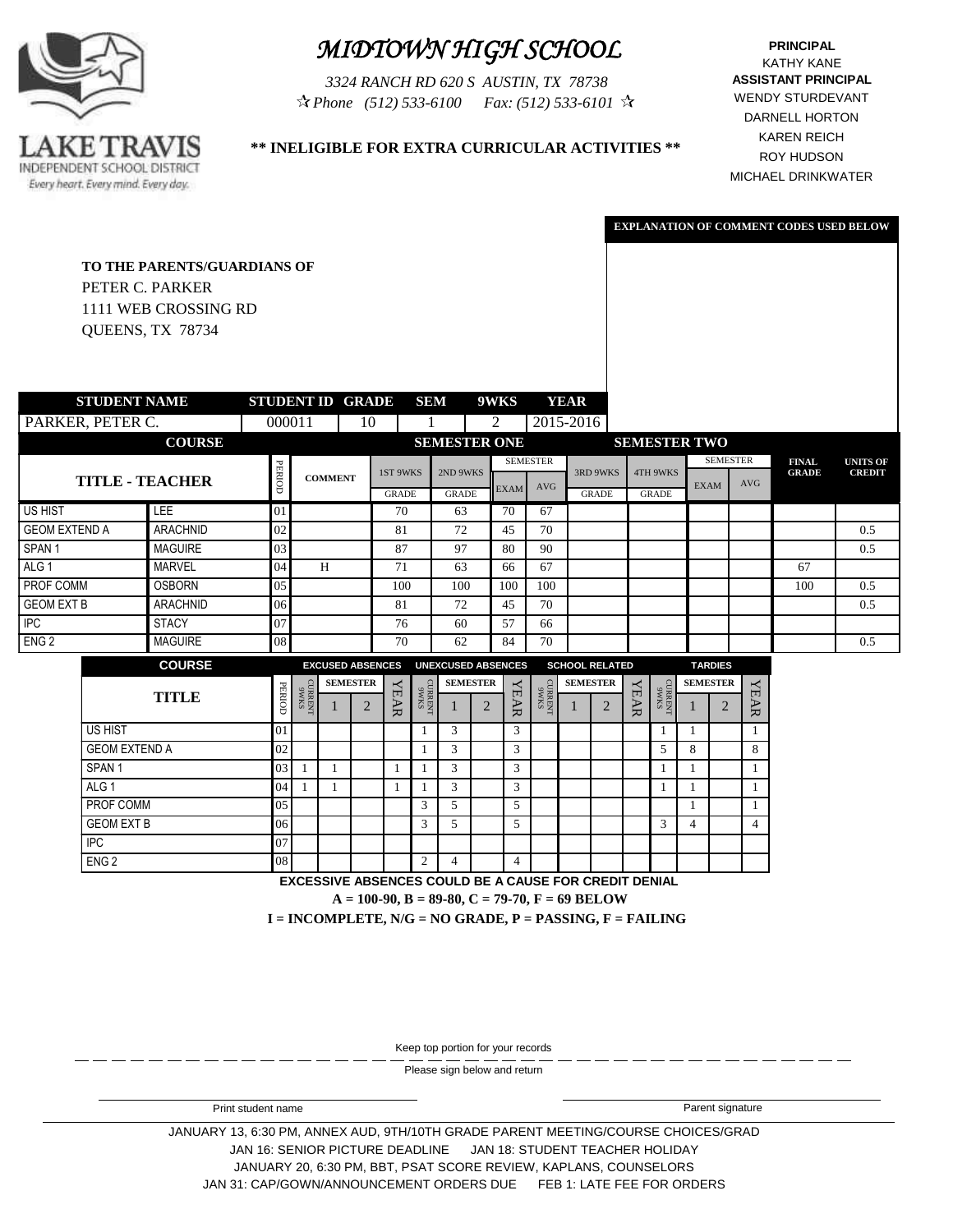## *DAILY PLANET ELEMENTARY SCHOOL*

*20911 METROPOLIS WEST SMALLVILLE, TX 78070 (830) 885-8700*



#### **CLARK KENT**

### PRINCIPAL **JIMMY OLSEN**

VICE PRINCIPAL

| <b>CAMPUS ANNOUNCEMENTS</b>                                        |                       |                             |        |                         |    |                  |                               | EXPLANATION OF COMMENT CODES USED BELOW                                    |                    |                  |                                |                      |
|--------------------------------------------------------------------|-----------------------|-----------------------------|--------|-------------------------|----|------------------|-------------------------------|----------------------------------------------------------------------------|--------------------|------------------|--------------------------------|----------------------|
| WELCOME BACK/HAPPY NEW YEAR                                        |                       |                             |        |                         |    |                  | B                             | REPEATED ATTEMPTS FOR MASTERY                                              |                    |                  |                                |                      |
| 1/13 EARLY RELEASE 12:50PM                                         |                       |                             |        |                         |    |                  | I                             | <b>RUSHES THROUGH ASSIGNMENTS</b>                                          |                    |                  |                                |                      |
| 1/18 STUDENT/STAFF HOLIDAY                                         |                       |                             |        |                         |    |                  | K                             | PRACTICE INDEPENDENT READING                                               |                    |                  |                                |                      |
| ARE YOU ON OUR NBA WALL?                                           |                       |                             |        |                         |    |                  |                               |                                                                            |                    |                  |                                |                      |
| <b>NEVER BEEN ABSENT?</b>                                          |                       | TO THE PARENTS/GUARDIANS OF |        |                         |    |                  |                               |                                                                            |                    |                  |                                |                      |
| REMEMBER: ON TIME, EVERY DAY!                                      | LANE, LOIS L.         |                             |        |                         |    |                  |                               |                                                                            |                    |                  |                                |                      |
|                                                                    |                       | 1281 PITTSDALE DRIVE        |        |                         |    |                  |                               |                                                                            |                    |                  |                                |                      |
|                                                                    |                       | SMALLVILLE, TX 78070        |        |                         |    |                  |                               |                                                                            |                    |                  |                                |                      |
|                                                                    |                       |                             |        |                         |    |                  |                               |                                                                            |                    |                  |                                |                      |
|                                                                    |                       |                             |        |                         |    |                  |                               |                                                                            |                    |                  |                                |                      |
|                                                                    |                       |                             |        |                         |    |                  |                               |                                                                            |                    |                  |                                |                      |
|                                                                    |                       |                             |        |                         |    |                  |                               |                                                                            |                    |                  |                                |                      |
| <b>STUDENT NAME</b>                                                |                       |                             |        | <b>STUDENT ID GRADE</b> |    |                  | <b>SEM</b>                    | <b>CYCLE</b>                                                               |                    | <b>YEAR</b>      |                                | <b>ENTRY</b>         |
| <b>LOIS L. LANE</b>                                                |                       |                             | 000006 |                         | 02 |                  | 1                             | 2                                                                          |                    |                  |                                | 2015-2016 08/25/2015 |
| <b>HOME ROOM TEACHER</b>                                           |                       |                             |        |                         |    |                  |                               |                                                                            |                    |                  |                                |                      |
| <b>LEX LUTHOR</b>                                                  |                       |                             |        |                         |    |                  |                               |                                                                            |                    |                  |                                |                      |
| <b>ATTENDANCE</b>                                                  |                       |                             |        | CYCLE 1 CYCLE 2         |    | SEM <sub>1</sub> |                               | <b>CYCLE 1 CYCLE 2</b>                                                     |                    | SEM <sub>2</sub> |                                | <b>TOTAL</b>         |
| <b>ABSENCES</b>                                                    |                       | $\theta$                    |        | $\Omega$                |    | $\overline{0}$   |                               |                                                                            |                    |                  |                                | $\theta$             |
| <b>COURSE</b>                                                      |                       |                             |        | <b>SEMESTER ONE</b>     |    |                  |                               | <b>SEMESTER TWO</b>                                                        |                    |                  |                                |                      |
|                                                                    |                       | <b>COMMENT</b>              |        |                         |    |                  |                               |                                                                            |                    |                  |                                | <b>FINAL</b>         |
| <b>TITLE</b>                                                       | <b>TEACHER</b>        | <b>CODES</b>                |        | <b>CYCLE 1</b>          |    | CYCLE 2          | GRADE<br>AVERAGE              | <b>CYCLE 1</b>                                                             | CYCLE 2            |                  | <b>GRADE</b><br><b>AVERAGE</b> | <b>GRADE</b>         |
|                                                                    |                       |                             |        | <b>GRADE</b>            |    | <b>GRADE</b>     |                               | <b>GRADE</b>                                                               | <b>GRADE</b>       |                  |                                |                      |
| ART <sub>2</sub>                                                   | REEVES, C             |                             |        | E                       |    | E                | E                             |                                                                            |                    |                  |                                |                      |
| <b>LANGUAGE ARTS 2</b>                                             | LUTHOR, L             | I                           |        | 91                      |    | 88               | 90                            |                                                                            |                    |                  |                                |                      |
| MATH <sub>2</sub>                                                  | LUTHOR, L             | B                           |        | 75                      |    | 72               | 74                            |                                                                            |                    |                  |                                |                      |
| MUSIC <sub>2</sub>                                                 | <b>JUSTICES, L</b>    |                             |        | E                       |    | E                | E                             |                                                                            |                    |                  |                                |                      |
| PE <sub>2</sub><br><b>READING 2</b>                                | STEEL, M<br>LUTHOR, L |                             |        | E<br>76                 |    | E<br>80          | E<br>78                       |                                                                            |                    |                  |                                |                      |
| <b>SCIENCE 2</b>                                                   | LUTHOR, L             | K                           |        | 82                      |    | 84               | 83                            |                                                                            |                    |                  |                                |                      |
| <b>SOCIAL STUD 2</b>                                               | LUTHOR, L             |                             |        | 92                      |    | 90               | 91                            |                                                                            |                    |                  |                                |                      |
|                                                                    |                       |                             |        |                         |    |                  |                               |                                                                            |                    |                  |                                |                      |
| DO YOU HAVE THE NEW COMAL ISD APP?                                 |                       |                             |        |                         |    |                  | <b>Specials Grading Guide</b> |                                                                            |                    |                  |                                |                      |
| <b>INFORMATION @ YOUR FINGER TIPS</b>                              |                       |                             |        |                         |    |                  | Grades 2-5 Only               |                                                                            |                    |                  |                                |                      |
| NOTIFICATIONS *** CALENDAR *** MENUS ***                           |                       | Alpha Grade on              |        | <b>Numerical</b>        |    |                  |                               |                                                                            | <b>Description</b> |                  |                                |                      |
| <b>LUNCHMONEY</b><br>AVAILABLE ON THE APPLE STORE AND GOOGLE PLAY  |                       | <b>Report Card</b>          |        | Conversion $(\% )$      |    |                  |                               |                                                                            |                    |                  |                                |                      |
| 2015 TEXAS ACADEMIC PERFORMANCE REPORTS                            |                       | Е                           |        | 86-100                  |    |                  |                               | Student demonstrates mastery of 86-100% of the TEKS for the grading period |                    |                  |                                |                      |
| (TAPRS) HAVE BEEN POSTED                                           |                       | S                           |        | 70-85                   |    |                  |                               | Student demonstrates mastery of 70-85% of the TEKS for the grading period  |                    |                  |                                |                      |
| BY TEA. TO VIEW DISTRICT AND CAMPUS REPORTS,                       |                       | N                           |        | 51-69                   |    |                  |                               | Student demonstrates mastery of 51-69% of the TEKS for the grading period  |                    |                  |                                |                      |
| VISIT:                                                             |                       | U                           |        | $0 - 50$                |    |                  |                               | Student demonstrates mastery of 0-50% of the TEKS for the grading period   |                    |                  |                                |                      |
| HTTPS://RPTSVR1.TEA.TEXAS.GOV/PERFREPORT//TAPR/2<br>015/INDEX.HTML |                       |                             |        |                         |    |                  |                               |                                                                            |                    |                  |                                |                      |
| 2015 TEXAS SCHOOL REPORT CARDS (SRCS) HAVE<br>BEEN POSTED BY TEA.  |                       |                             |        |                         |    |                  |                               |                                                                            |                    |                  |                                |                      |

TO VIEW DISTRICT AND CAMPUS REPORTS, VISIT:

HTTPS://RPTSVR1.TEA.TEXAS.GOV/PERFREPORT/SRC/201

5/CAMPUS.SRCH.HTML

**STATE LAW (ARTICLE IV, PART A, SUBCHAPTER 5, SECTION 217.22) REQUIRES THAT REPORT CARDS BE SIGNED AND RETURNED TO THE SCHOOL.**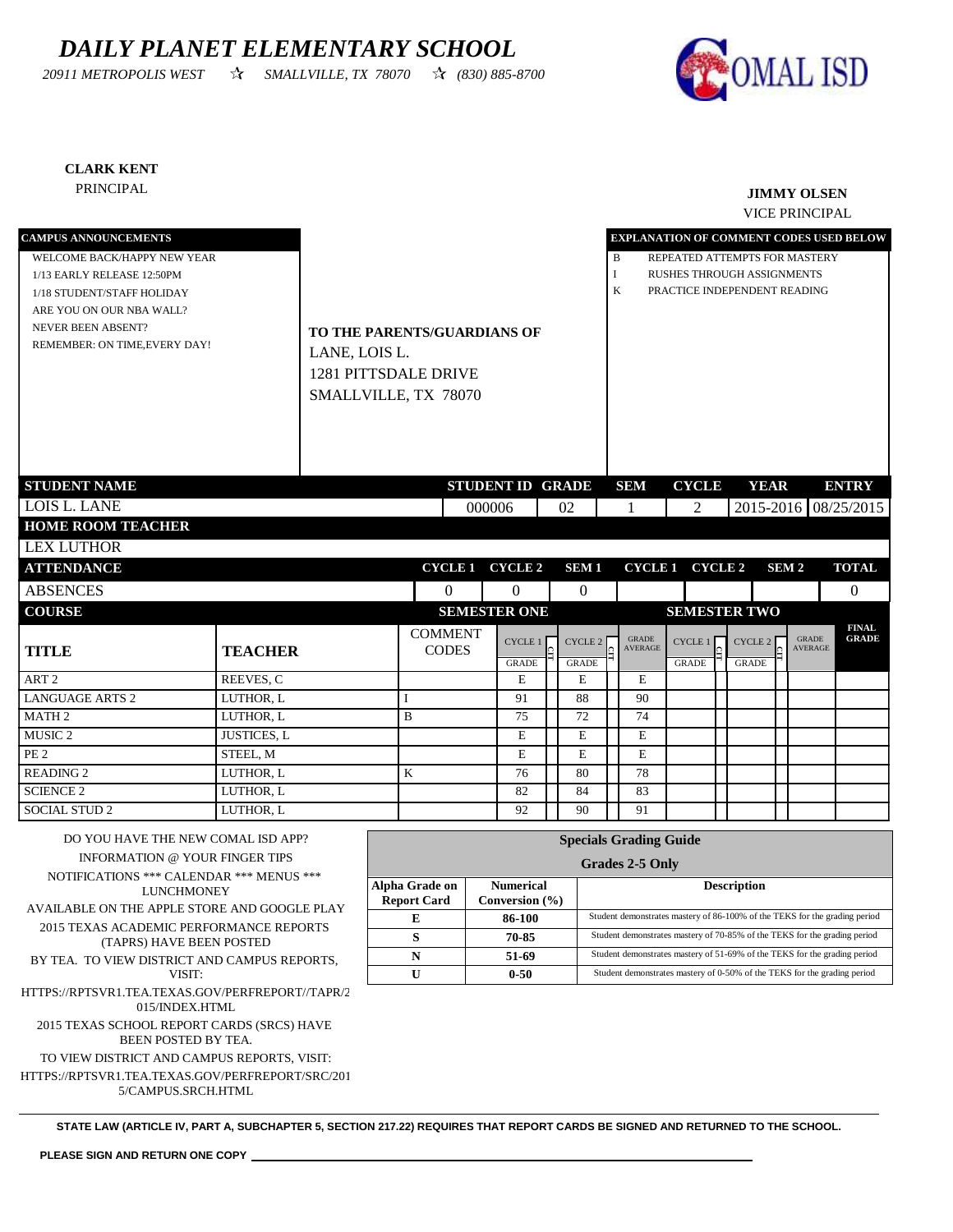## *TALKATROON ELEMENTARY SCHOOL*

*1608 NORTH BAMBOO ISLE FREDERICKSBURG, TX 78624 (830) 997-9595*

SCIENCE POPEYE, M 96 E 96 E 96 E 96 SOCIAL STUDIES MOOCHER, M 91 E 93 E 94 E 93

#### **ESTHER JONES**



| <b>CAMPUS ANNOUNCEMENTS</b>     |                |                   |                                    |              |                         |              |                    |   |                |              |                         | <b>EXPLANATION OF COMMENT CODES USED BELOW</b> |                  |                |                              |
|---------------------------------|----------------|-------------------|------------------------------------|--------------|-------------------------|--------------|--------------------|---|----------------|--------------|-------------------------|------------------------------------------------|------------------|----------------|------------------------------|
| REPORT CARDS DO NOT NEED        |                |                   |                                    |              |                         |              |                    |   |                | B            |                         | COOPERATIVE AND RESPECTFUL                     |                  |                |                              |
| TO BE RETURNED TO TEACHER       |                |                   |                                    |              |                         |              |                    |   |                |              |                         |                                                |                  |                |                              |
| JAN19 3RD GR HONOR ROLL@2:15    |                |                   |                                    |              |                         |              |                    |   |                |              |                         |                                                |                  |                |                              |
| JAN20 4TH GR HONOR ROLL@2:15    |                |                   |                                    |              |                         |              |                    |   |                |              |                         |                                                |                  |                |                              |
| JAN21 5TH GR HONOR ROLL@2:15    |                |                   | <b>TO THE PARENTS/GUARDIANS OF</b> |              |                         |              |                    |   |                |              |                         |                                                |                  |                |                              |
| FEB 3 EARLY OUT @1:30 PM        |                | <b>BETTY BOOP</b> |                                    |              |                         |              |                    |   |                |              |                         |                                                |                  |                |                              |
| FEB 15 HOLIDAY                  |                |                   |                                    |              |                         |              |                    |   |                |              |                         |                                                |                  |                |                              |
| FEB 19 END OF 4TH 6-WEEKS       |                |                   | 1930 S BROADWAY                    |              |                         |              |                    |   |                |              |                         |                                                |                  |                |                              |
| FEB 22 BEGINNING OF 5TH 6WKS    |                |                   | FREDERICKSBURG, TX 78624           |              |                         |              |                    |   |                |              |                         |                                                |                  |                |                              |
| FEB 26 REPORT CARDS GO HOME     |                |                   |                                    |              |                         |              |                    |   |                |              |                         |                                                |                  |                |                              |
| <b>MARCH 14-18 SPRING BREAK</b> |                |                   |                                    |              |                         |              |                    |   |                |              |                         |                                                |                  |                |                              |
|                                 |                |                   |                                    |              |                         |              |                    |   |                |              |                         |                                                |                  |                |                              |
|                                 |                |                   |                                    |              |                         |              |                    |   |                |              |                         |                                                |                  |                |                              |
| <b>STUDENT NAME</b>             |                |                   |                                    |              | <b>STUDENT ID GRADE</b> |              |                    |   |                | <b>SEM</b>   | <b>CYCLE</b>            | <b>YEAR</b>                                    |                  |                | <b>ENTRY</b>                 |
| <b>BOOP, BETTY</b>              |                |                   |                                    |              | 000001                  |              |                    |   | 03             |              | 3                       | 2015-2016 08/24/2015                           |                  |                |                              |
| <b>HOME ROOM TEACHER</b>        |                |                   |                                    |              |                         |              |                    |   |                |              |                         |                                                |                  |                |                              |
| <b>MINNIE MOOCHER</b>           |                |                   |                                    |              |                         |              |                    |   |                |              |                         |                                                |                  |                |                              |
| <b>ATTENDANCE</b>               |                | <b>CYCLE 1</b>    | CYCLE 2 CYCLE 3                    |              |                         |              | <b>SEM1</b>        |   |                |              | CYCLE 4 CYCLE 5 CYCLE 6 |                                                | SEM <sub>2</sub> |                | <b>TOTAL</b>                 |
| <b>ABSENCES</b>                 |                |                   | $\overline{0}$                     |              |                         |              | 2                  |   |                |              |                         |                                                |                  |                | 2                            |
| <b>COURSE</b>                   |                |                   |                                    |              | <b>SEMESTER ONE</b>     |              |                    |   |                |              |                         | <b>SEMESTER TWO</b>                            |                  |                |                              |
|                                 |                | <b>COMMENT</b>    |                                    |              |                         |              |                    |   | <b>GRADE</b>   |              |                         |                                                |                  | <b>GRADE</b>   | <b>FINAL</b><br><b>GRADE</b> |
| <b>TITLE</b>                    | <b>TEACHER</b> | <b>CODES</b>      | <b>CYCLE1</b>                      |              | CYCLE <sub>2</sub>      |              | CYCLE <sub>3</sub> |   | <b>AVERAGE</b> | CYCLE 1      | CYCLE 2                 | CYCLE <sub>3</sub>                             |                  | <b>AVERAGE</b> |                              |
|                                 |                |                   | <b>GRADE</b>                       |              | <b>GRADE</b>            |              | <b>GRADE</b>       |   |                | <b>GRADE</b> | <b>GRADE</b>            | <b>GRADE</b>                                   |                  |                |                              |
| <b>ART</b>                      | FELIX, C       |                   | E                                  | S            | E                       |              | E                  | S | E              |              |                         |                                                |                  |                |                              |
| <b>COMPUTER 3</b>               | FELIX, C       |                   | E                                  | S            | E                       | <sub>S</sub> | E                  | S | $\mathbf E$    |              |                         |                                                |                  |                |                              |
| <b>LANGUAGE ARTS</b>            | MOOCHER, M     |                   | 99                                 |              | 96                      |              | 91                 | E | 95             |              |                         |                                                |                  |                |                              |
| <b>MATH</b>                     | POPEYE, M      | B                 | 85                                 | E            | 86                      | E            | 91                 | S | 87             |              |                         |                                                |                  |                |                              |
| <b>MUSIC</b>                    | OYL, O         |                   | E                                  | S            | E                       |              | E                  | S | E              |              |                         |                                                |                  |                |                              |
| PE <sub>3</sub>                 | WILDER, J      |                   | S                                  | <sub>S</sub> | S                       | <sub>S</sub> | S                  | S | S              |              |                         |                                                |                  |                |                              |

A GRADE BELOW 70 IS A FAILING GRADE. A PARENT CONFERENCE IS REQUESTED FOR FAILING GRADES. PLEASE CALL 830-997-9595 FOR A CONFERENCE. THE PROMOTION POLICY STATES THAT STUDENTS MUST PASS 3 OF THE 4 MAJOR SUBJECTS(LANGUAGE ARTS, MATH, SOCIAL STUDIES AND SCIENCE) EACH YEAR. THEY MUST ALSO HAVE AN OVERALL AVERAGE IN THESE SUBJECTS OF 70 AT THE END OF THE YEAR TO BE PROMOTED. THE COLUMN MARKED CIT STANDS FOR CLASSROOM CITIZENSHIP. THE CODE MEANINGS ARE AS FOLLOWS: E IS FOR EXCELLENT, S IS FOR SATISFACTORY, N IS FOR NEEDS IMPROVEMENT AND U IS FOR UNSATISFACTORY. A REPORT CARD NO LONGER NEEDS TO BE RETURNED TO TEACHER. REMEMBER TO SET UP YOUR TXCONNECT ACCOUNT @ WWW.FISD.ORG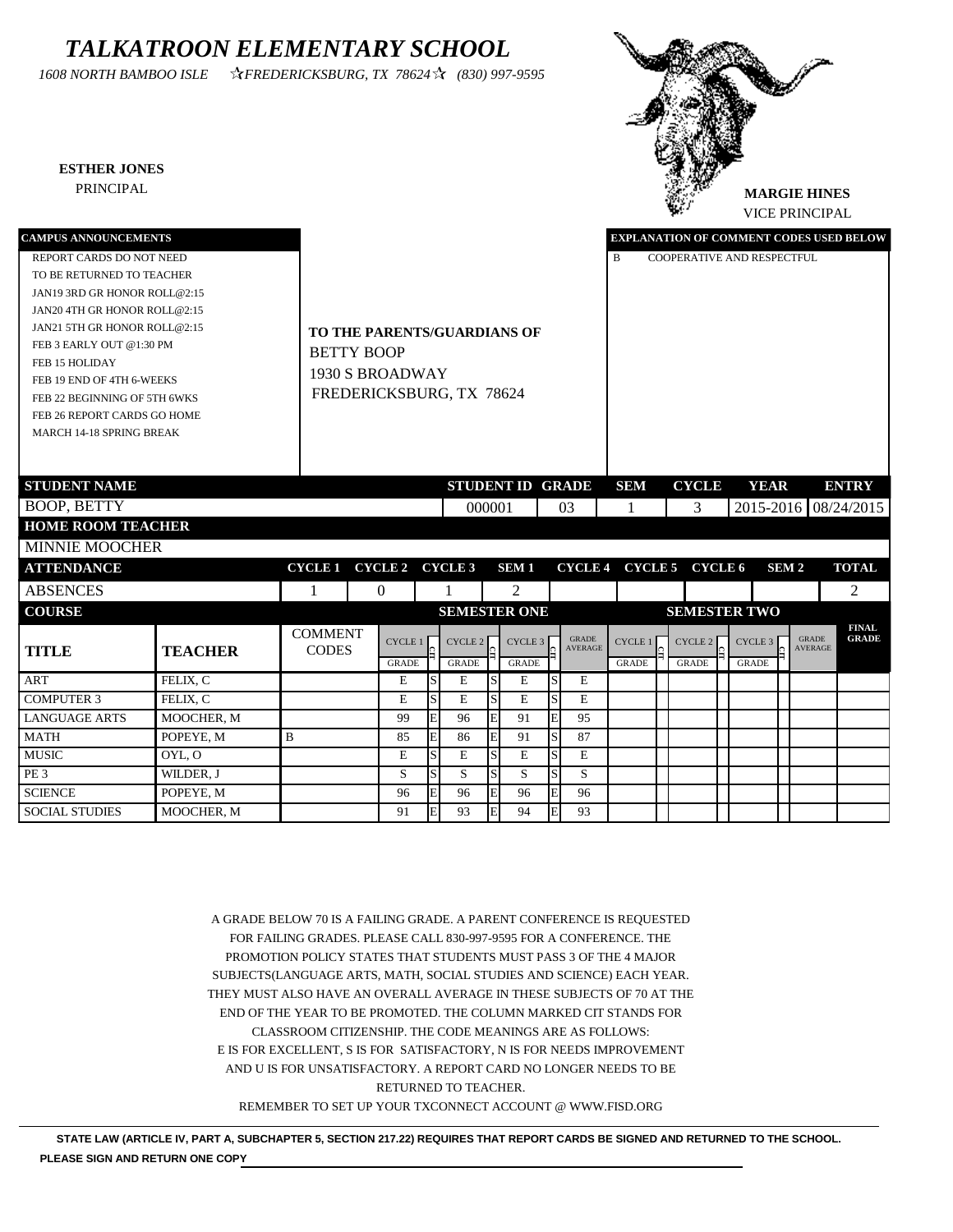

## *GREEN ELEMENTARY*

*633 W MEAN STREET NEW BRAUNFELS, TX 78130*

 $\hat{x}$  (830) 123-4567  $\hat{x}$ 

**BILL BIXBY** PRINCIPAL

| <b>NOMBRE DEL ESTUDIANTE</b>                        |                |                | ID ESTUDIANTE GRADO SEMESTRE CICLO |                   |                    |     |                                               |      |              | AÑO                                                 |          |                    |          |             |              |
|-----------------------------------------------------|----------------|----------------|------------------------------------|-------------------|--------------------|-----|-----------------------------------------------|------|--------------|-----------------------------------------------------|----------|--------------------|----------|-------------|--------------|
| <b>BRUCE BANNER</b>                                 |                |                |                                    | 000002            | 02                 |     | 1                                             |      | 3            | 2015-2016                                           |          |                    |          |             |              |
| <b>MAESTRO(A)</b>                                   |                |                |                                    |                   |                    |     | PROMOVER/ RETENCIÓN/COLOCACIÓN                |      |              |                                                     |          |                    |          |             |              |
| <b>STAN LEE</b>                                     |                |                |                                    |                   |                    |     |                                               |      |              |                                                     |          |                    |          |             |              |
| <b>CURSO</b>                                        |                |                |                                    |                   | <b>SEMESTERE 1</b> |     |                                               |      |              |                                                     |          | <b>SEMESTERE 2</b> |          |             |              |
| <b>TITULO</b>                                       | <b>MAESTRO</b> |                |                                    | 1a 9 SEMANAS      |                    |     | 2a 9 SEMANAS                                  |      |              | 3a 9 SEMANAS                                        |          | 4a 9 SEMANAS       |          |             | <b>FINAL</b> |
|                                                     |                | <b>GRADO</b>   | $\Xi$                              | <b>COMENTARIO</b> | <b>GRADO</b>       |     | $\lim_{c}$ COMENTARIO                         | AVG. | <b>GRADO</b> | $\frac{1}{2}$ COMENTARIO GRADO                      | $\Xi$    | <b>COMENTARIO</b>  |          | AVG. EXAMEN |              |
| <b>WRITING/LANG 2</b>                               | TALBOT G.      | 77             | S                                  | s                 | 74                 | S   |                                               | 76   |              |                                                     |          |                    |          |             |              |
| <b>MATHEMATICS2</b>                                 | TALBOT G.      | 84             | S                                  |                   | 78                 |     | S M                                           | 81   |              |                                                     |          |                    |          |             |              |
| <b>SOCIAL STUDIES2</b>                              | TALBOT G.      | 82             | S                                  |                   | 81                 | S   |                                               | 82   |              |                                                     |          |                    |          |             |              |
| <b>SCIENCE 2</b>                                    | TALBOT G.      | 76             | S                                  |                   | 80                 | S   |                                               | 78   |              |                                                     |          |                    |          |             |              |
| ART <sub>2</sub>                                    | TALBOT G.      | E              | S                                  |                   | S                  | S   |                                               | E    |              |                                                     |          |                    |          |             |              |
| THEATER ARTS 2                                      | TALBOT G.      | $\mathbf E$    | S                                  |                   | S                  | S   |                                               | E    |              |                                                     |          |                    |          |             |              |
| <b>MUSIC 2</b>                                      | MARVEL L.      | E              | S                                  |                   | E                  | S   |                                               | E    |              |                                                     |          |                    |          |             |              |
| <b>TECH APPS 2</b>                                  | TALBOT G.      | E              | S                                  |                   | $\mathbf E$        | S   |                                               | E    |              |                                                     |          |                    |          |             |              |
| PHYS ED 2                                           | ROSS B.        | E              | S                                  |                   | Е                  | S   |                                               | E    |              |                                                     |          |                    |          |             |              |
| <b>READING 2</b>                                    | TALBOT G.      | 70             | S                                  |                   | 67                 | S X |                                               | 69   |              |                                                     |          |                    |          |             |              |
| ENGLISH/LANG ARTS CORE AVERAGE                      |                | 74             |                                    |                   | 71                 |     |                                               | 73   |              |                                                     |          |                    |          |             |              |
| <b>OVERALL CORE AVERAGE</b>                         |                | 79             |                                    |                   | 77                 |     |                                               | 78   |              |                                                     |          |                    |          |             |              |
| EXPLICACION DE CODIGOS DE COMENTARIOS USADOS ARRIBA |                |                |                                    |                   | <b>ASISTENCIA</b>  |     |                                               |      |              | 1a 9 Semanas 2a 9 Semanas 3a 9 Semanas 4a 9 Semanas |          |                    |          |             | <b>TOTAL</b> |
| <b>GRADOS CON MODIFICACIONES</b><br>M               |                |                |                                    |                   | <b>EXCUSADO</b>    |     |                                               |      | $\theta$     | -1                                                  | $\theta$ |                    | $\Omega$ |             | 1            |
| X<br>LEYENDO DEBAJO DE NIVEL                        |                |                |                                    |                   |                    |     | <b>NO EXCUSADO</b>                            |      | $\Omega$     | $\Omega$                                            | $\Omega$ |                    | $\Omega$ |             | $\Omega$     |
|                                                     |                |                |                                    |                   | <b>TARDANZAS</b>   |     |                                               |      | $\Omega$     | -1                                                  | $\Omega$ |                    | $\Omega$ |             | $\mathbf{1}$ |
|                                                     |                |                |                                    |                   |                    |     |                                               |      |              |                                                     |          |                    |          |             |              |
|                                                     |                |                |                                    |                   |                    |     | <b>NOTICIAS ESCOLARES</b>                     |      |              |                                                     |          |                    |          |             |              |
|                                                     |                |                |                                    |                   |                    |     | JAN. 8 FRIDAY ASSEMBLY 2ND 5TH 8:00 A.M.      |      |              |                                                     |          |                    |          |             |              |
|                                                     |                |                |                                    |                   |                    |     | JAN. 14 TALENT SHOW AUDITIONS AFTER SCHOOL    |      |              |                                                     |          |                    |          |             |              |
|                                                     |                |                |                                    |                   |                    |     | JAN. 18 MLK STUDENT HOLIDAY                   |      |              |                                                     |          |                    |          |             |              |
|                                                     |                |                |                                    |                   |                    |     | JAN. 21 4TH GRADE PERFORMANCE 6:00 P.M.       |      |              |                                                     |          |                    |          |             |              |
|                                                     |                |                |                                    |                   |                    |     |                                               |      |              |                                                     |          |                    |          |             |              |
|                                                     |                |                |                                    |                   |                    |     |                                               |      |              |                                                     |          |                    |          |             |              |
|                                                     |                |                |                                    |                   |                    |     |                                               |      |              |                                                     |          |                    |          |             |              |
|                                                     |                |                |                                    |                   |                    |     |                                               |      |              |                                                     |          |                    |          |             |              |
|                                                     |                |                |                                    |                   |                    |     |                                               |      |              |                                                     |          |                    |          |             |              |
|                                                     |                |                |                                    |                   |                    |     |                                               |      |              |                                                     |          |                    |          |             |              |
|                                                     |                |                |                                    |                   |                    |     |                                               |      |              |                                                     |          |                    |          |             |              |
|                                                     |                |                |                                    |                   |                    |     |                                               |      |              |                                                     |          |                    |          |             |              |
|                                                     |                |                |                                    |                   |                    |     |                                               |      |              |                                                     |          |                    |          |             |              |
|                                                     |                |                |                                    |                   |                    |     |                                               |      |              |                                                     |          |                    |          |             |              |
| <b>EXPLICACION DE GRADO:</b>                        |                | $A = 90 - 100$ |                                    |                   |                    |     | $B = 80 - 89$ $C = 70 - 79$ $FALLAR = 0 - 69$ |      |              |                                                     |          |                    |          |             |              |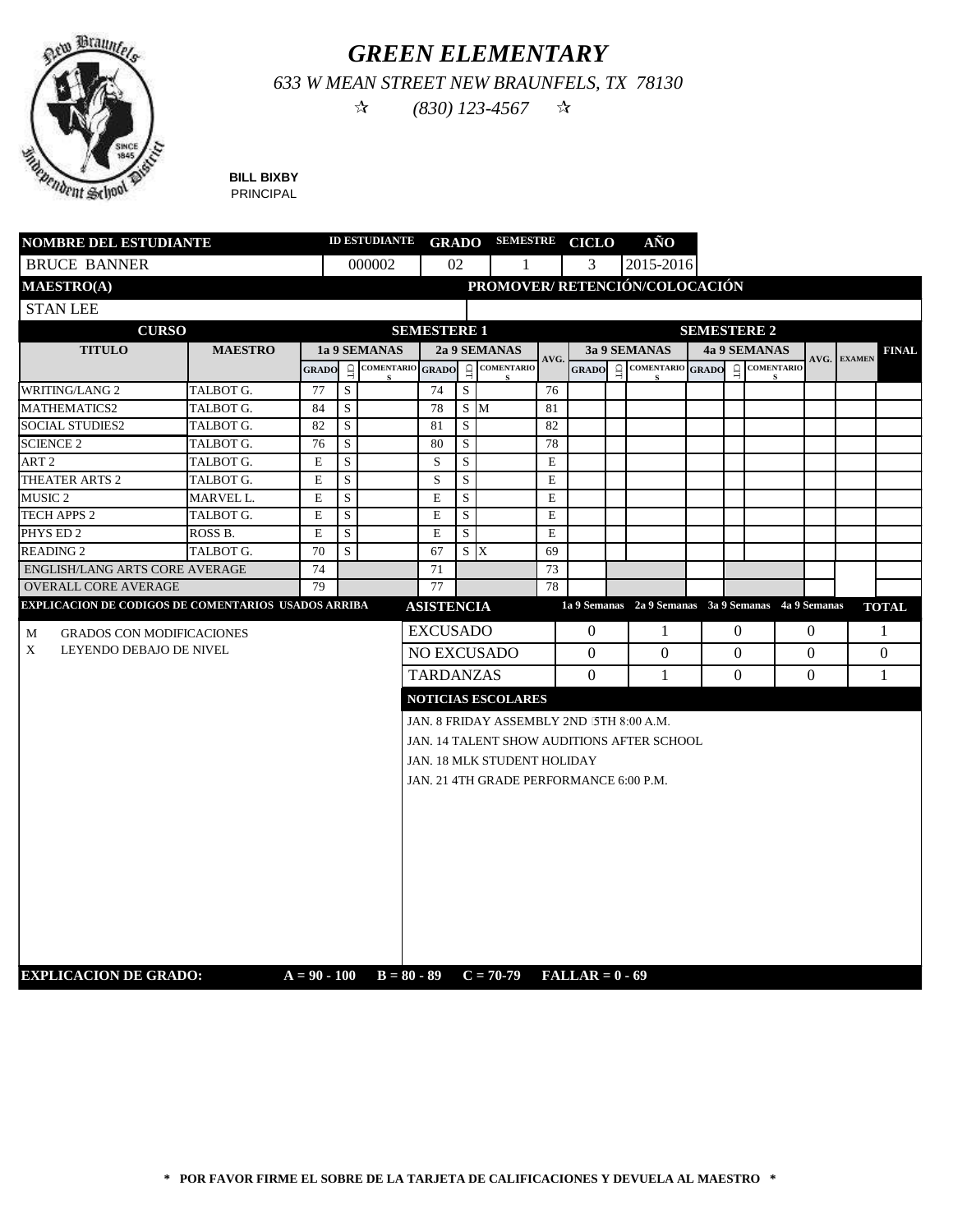

## *GREEN ELEMENTARY*

*633 W MEAN STREET NEW BRAUNFELS, TX 78130*

 $\hat{X}$  (830) 123-4567  $\hat{X}$ 

**BILL BIXBY** PRINCIPAL

| <b>STUDENT NAME</b>                            |                | <b>STUDENT ID GRADE</b> |             |                 |                     |             | SEM                                        |             | <b>CYCLE</b>       |          | <b>YEAR</b>     |              |                |                                         |                |             |              |
|------------------------------------------------|----------------|-------------------------|-------------|-----------------|---------------------|-------------|--------------------------------------------|-------------|--------------------|----------|-----------------|--------------|----------------|-----------------------------------------|----------------|-------------|--------------|
| <b>BRUCE BANNER</b>                            |                |                         |             | 000002          | 02                  |             | 1                                          |             | 3                  |          | 2015-2016       |              |                |                                         |                |             |              |
| <b>HOME ROOM TEACHER</b>                       |                |                         |             |                 |                     |             | PROMOTION/RETENTION/PLACEMENT              |             |                    |          |                 |              |                |                                         |                |             |              |
| <b>STAN LEE</b>                                |                |                         |             |                 |                     |             |                                            |             |                    |          |                 |              |                |                                         |                |             |              |
| <b>COURSE</b>                                  |                |                         |             |                 | <b>SEMESTER ONE</b> |             |                                            |             |                    |          |                 |              |                | <b>SEMESTER TWO</b>                     |                |             |              |
| <b>TITLE</b>                                   | <b>TEACHER</b> |                         |             | 1ST 9 WKS       |                     |             | 2ND 9 WKS                                  |             |                    |          | 3RD 9 WKS       |              |                | 4TH 9 WKS                               |                |             | <b>FINAL</b> |
|                                                |                | <b>GRADE</b>            | $\Xi$       | <b>COMMENTS</b> | <b>GRADE</b>        | $\Xi$       | <b>COMMENTS</b>                            | AVG.        | <b>GRADE</b>       | $\Omega$ | <b>COMMENTS</b> | <b>GRADE</b> | $\mathbf{G}$   | <b>COMMENTS</b>                         | AVG.           | <b>EXAM</b> | <b>GRADE</b> |
| <b>WRITING/LANG 2</b>                          | TALBOT G.      | 77                      | $\mathbf S$ |                 | 74                  | $\mathbf S$ |                                            | 76          |                    |          |                 |              |                |                                         |                |             |              |
| <b>MATHEMATICS2</b>                            | TALBOT G.      | 84                      | $\mathbf S$ |                 | 78                  |             | S M                                        | 81          |                    |          |                 |              |                |                                         |                |             |              |
| <b>SOCIAL STUDIES2</b>                         | TALBOT G.      | 82                      | $\mathbf S$ |                 | 81                  | ${\bf S}$   |                                            | 82          |                    |          |                 |              |                |                                         |                |             |              |
| <b>SCIENCE 2</b>                               | TALBOT G.      | 76                      | S           |                 | 80                  | S           |                                            | 78          |                    |          |                 |              |                |                                         |                |             |              |
| ART <sub>2</sub>                               | TALBOT G.      | E                       | S           |                 | S                   | S           |                                            | E           |                    |          |                 |              |                |                                         |                |             |              |
| THEATER ARTS 2                                 | TALBOT G.      | E                       | S           |                 | S                   | $\mathbf S$ |                                            | $\mathbf E$ |                    |          |                 |              |                |                                         |                |             |              |
| MUSIC <sub>2</sub>                             | MARVEL L.      | E                       | S           |                 | E                   | S           |                                            | $\mathbf E$ |                    |          |                 |              |                |                                         |                |             |              |
| <b>TECH APPS 2</b>                             | TALBOT G.      | $\mathbf E$             | S           |                 | $\mathbf E$         | S           |                                            | $\mathbf E$ |                    |          |                 |              |                |                                         |                |             |              |
| PHYS ED 2                                      | ROSS B.        | E                       | S           |                 | E                   | S           |                                            | E           |                    |          |                 |              |                |                                         |                |             |              |
| <b>READING 2</b>                               | TALBOT G.      | 70                      | S           |                 | 67                  | $S \times$  |                                            | 69          |                    |          |                 |              |                |                                         |                |             |              |
| <b>ENGLISH/LANG ARTS CORE AVERAGE</b>          |                | 74                      |             |                 | 71                  |             |                                            | 73          |                    |          |                 |              |                |                                         |                |             |              |
| <b>OVERALL CORE AVERAGE</b>                    |                | 79                      |             |                 | 77                  |             |                                            | 78          |                    |          |                 |              |                |                                         |                |             |              |
| <b>EXPLANATION OF COMMENT CODES USED ABOVE</b> |                |                         |             |                 | <b>ATTENDANCE</b>   |             |                                            |             |                    |          |                 |              |                | 1st 9 Wks 2nd 9 Wks 3rd 9 Wks 4th 9 Wks |                |             | <b>TOTAL</b> |
| <b>GRADE WITH MODIFICATIONS</b><br>М           |                |                         |             |                 | <b>EXCUSED</b>      |             |                                            |             | $\overline{0}$     |          | 1               |              | $\overline{0}$ |                                         | $\overline{0}$ |             | -1           |
| X<br><b>READING BELOW GRADE LEVEL</b>          |                |                         |             |                 | <b>UNEXCUSED</b>    |             |                                            |             | $\Omega$           |          | $\mathbf{0}$    |              | $\Omega$       |                                         | $\Omega$       |             | $\Omega$     |
|                                                |                |                         |             |                 | <b>TARDIES</b>      |             |                                            |             | $\Omega$           |          | 1               |              | $\Omega$       |                                         | $\Omega$       |             | 1            |
|                                                |                |                         |             |                 |                     |             |                                            |             |                    |          |                 |              |                |                                         |                |             |              |
|                                                |                |                         |             |                 |                     |             | <b>CAMPUS ANNOUNCEMENTS</b>                |             |                    |          |                 |              |                |                                         |                |             |              |
|                                                |                |                         |             |                 |                     |             | JAN. 8 FRIDAY ASSEMBLY 2ND 5TH 8:00 A.M.   |             |                    |          |                 |              |                |                                         |                |             |              |
|                                                |                |                         |             |                 |                     |             | JAN. 14 TALENT SHOW AUDITIONS AFTER SCHOOL |             |                    |          |                 |              |                |                                         |                |             |              |
|                                                |                |                         |             |                 |                     |             | JAN. 18 MLK STUDENT HOLIDAY                |             |                    |          |                 |              |                |                                         |                |             |              |
|                                                |                |                         |             |                 |                     |             | JAN. 21 4TH GRADE PERFORMANCE 6:00 P.M.    |             |                    |          |                 |              |                |                                         |                |             |              |
|                                                |                |                         |             |                 |                     |             |                                            |             |                    |          |                 |              |                |                                         |                |             |              |
|                                                |                |                         |             |                 |                     |             |                                            |             |                    |          |                 |              |                |                                         |                |             |              |
|                                                |                |                         |             |                 |                     |             |                                            |             |                    |          |                 |              |                |                                         |                |             |              |
|                                                |                |                         |             |                 |                     |             |                                            |             |                    |          |                 |              |                |                                         |                |             |              |
|                                                |                |                         |             |                 |                     |             |                                            |             |                    |          |                 |              |                |                                         |                |             |              |
|                                                |                |                         |             |                 |                     |             |                                            |             |                    |          |                 |              |                |                                         |                |             |              |
|                                                |                |                         |             |                 |                     |             |                                            |             |                    |          |                 |              |                |                                         |                |             |              |
|                                                |                |                         |             |                 |                     |             |                                            |             |                    |          |                 |              |                |                                         |                |             |              |
|                                                |                |                         |             |                 |                     |             |                                            |             |                    |          |                 |              |                |                                         |                |             |              |
|                                                |                |                         |             |                 |                     |             |                                            |             |                    |          |                 |              |                |                                         |                |             |              |
| <b>EXPLANATION OF GRADES:</b>                  |                | $A = 90 - 100$          |             |                 |                     |             | $B = 80 - 89$ $C = 70-79$                  |             | $FAILING = 0 - 69$ |          |                 |              |                |                                         |                |             |              |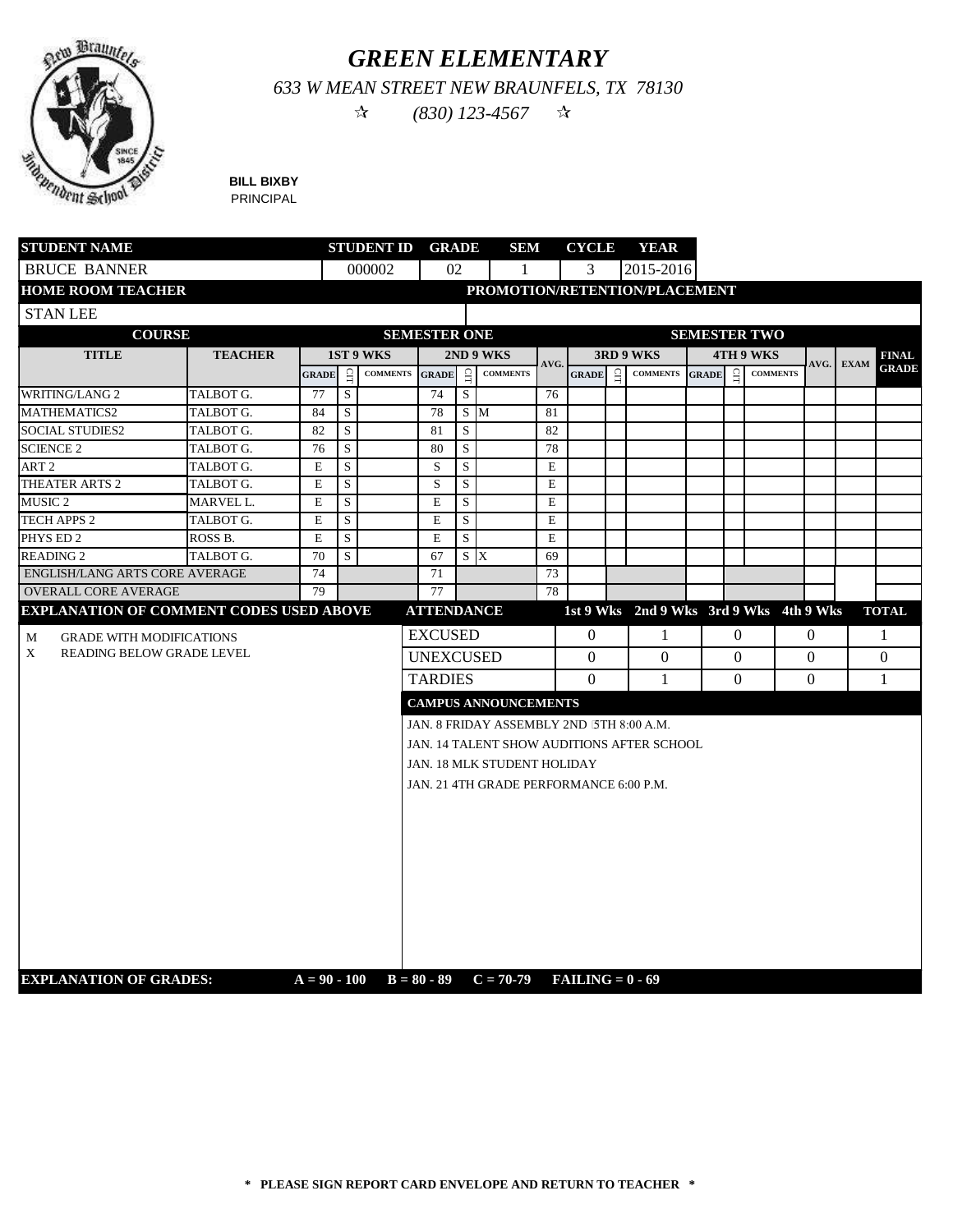### *BEE HIVE ELEMENTARY*

*506 HUNNY TRAIL BLVD. UNIVERSAL CITY, TX 78148 (210) 619-4350*





**HEFFA PIGLET**

 $\perp$ 

| <b>SUPERINTENDENT</b>                                                                                                                                                                                                                                 |                       |                                                                                                             |                                |        |                                |               |                                |                        |                                                |                                                                                  |                                |                  | PRINCIPAL                      |                              |
|-------------------------------------------------------------------------------------------------------------------------------------------------------------------------------------------------------------------------------------------------------|-----------------------|-------------------------------------------------------------------------------------------------------------|--------------------------------|--------|--------------------------------|---------------|--------------------------------|------------------------|------------------------------------------------|----------------------------------------------------------------------------------|--------------------------------|------------------|--------------------------------|------------------------------|
| <b>CAMPUS ANNOUNCEMENTS</b>                                                                                                                                                                                                                           |                       |                                                                                                             |                                |        |                                |               |                                |                        | <b>EXPLANATION OF COMMENT CODES USED BELOW</b> |                                                                                  |                                |                  |                                |                              |
| JAN 15 EARLY RELEASE<br>JAN 18 STUDENT/STAFF HOLIDAY<br>JAN 21 PTC MEETING<br>FEB 3 EARLY RELEASE<br>FEB 15 STUDENT HOLIDAY<br>MAR 3 FAMILY LITERACY NIGHT<br>MAR 10 & 11 FIELD DAYS<br><b>MAR 14-18 SPRING BREAK</b><br>MAR 25 STUDENT/STAFF HOLIDAY |                       | TO THE PARENTS/GUARDIANS OF<br><b>WINNIE POOH</b><br><b>426 HUNNY TREE BLVD</b><br>UNIVERSAL CITY, TX 78148 |                                |        |                                |               |                                | C<br>N<br>$\mathbf{O}$ |                                                | <b>BELOW GRADE LEVEL</b><br><b>ACCOMMODATIONS GIVEN</b><br>HOMEWORK NOT RETURNED |                                |                  |                                |                              |
| <b>STUDENT NAME</b>                                                                                                                                                                                                                                   |                       |                                                                                                             |                                |        | <b>STUDENT ID GRADE</b>        |               |                                |                        | <b>SEM</b>                                     | <b>CYCLE</b>                                                                     | <b>YEAR</b>                    |                  |                                | <b>ENTRY</b>                 |
| POOH, WINNIE                                                                                                                                                                                                                                          |                       |                                                                                                             |                                | 000016 |                                |               | 03                             |                        | 1                                              | 2                                                                                |                                |                  |                                | 2015-2016 08/24/2015         |
| <b>HOME ROOM TEACHER</b>                                                                                                                                                                                                                              |                       |                                                                                                             |                                |        |                                |               |                                |                        |                                                |                                                                                  |                                |                  |                                |                              |
| <b>CHRISTOPHER ROBIN</b>                                                                                                                                                                                                                              |                       |                                                                                                             |                                |        |                                |               |                                |                        |                                                |                                                                                  |                                |                  |                                |                              |
| <b>ATTENDANCE</b>                                                                                                                                                                                                                                     |                       |                                                                                                             |                                |        | CYCLE 1 CYCLE 2                |               | SEM <sub>1</sub>               |                        | CYCLE 3 CYCLE 4                                |                                                                                  |                                | SEM <sub>2</sub> |                                | <b>TOTAL</b>                 |
| <b>ABSENCES</b>                                                                                                                                                                                                                                       |                       |                                                                                                             | 1                              |        | 2                              |               | 3                              |                        |                                                |                                                                                  |                                |                  |                                | 3                            |
| <b>COURSE</b>                                                                                                                                                                                                                                         |                       |                                                                                                             |                                |        |                                |               | <b>SEMESTER ONE</b>            |                        |                                                |                                                                                  | <b>SEMESTER TWO</b>            |                  |                                |                              |
| <b>TITLE</b>                                                                                                                                                                                                                                          | <b>TEACHER</b>        |                                                                                                             | <b>COMMENT</b><br><b>CODES</b> |        | <b>CYCLE 1</b><br><b>GRADE</b> |               | <b>CYCLE 2</b><br><b>GRADE</b> |                        | <b>GRADE</b><br><b>AVERAGE</b>                 | <b>CYCLE1</b><br><b>GRADE</b>                                                    | <b>CYCLE 2</b><br><b>GRADE</b> |                  | <b>GRADE</b><br><b>AVERAGE</b> | <b>FINAL</b><br><b>GRADE</b> |
| ART <sub>3</sub>                                                                                                                                                                                                                                      | ROBIN, C              |                                                                                                             |                                |        | $S+$                           | S             | S                              | S                      | $S+$                                           |                                                                                  |                                |                  |                                |                              |
| <b>ATTENDANCE 03</b>                                                                                                                                                                                                                                  | ROBIN, C              |                                                                                                             |                                |        |                                | S             |                                |                        |                                                |                                                                                  |                                |                  |                                |                              |
| <b>CITIZENSHIP</b>                                                                                                                                                                                                                                    | ROBIN, C              |                                                                                                             |                                |        | $S-$                           | S             | $S+$                           | S                      | S                                              |                                                                                  |                                |                  |                                |                              |
| <b>HANDWRITING 3</b>                                                                                                                                                                                                                                  | ROBIN, C              |                                                                                                             |                                |        | S                              | S             | S                              | S                      | S                                              |                                                                                  |                                |                  |                                |                              |
| <b>LANGUAGE ARTS 3</b>                                                                                                                                                                                                                                | ROBIN, C              |                                                                                                             | <b>CN</b>                      |        | 70                             | $S_{\text{}}$ | 74                             | S                      | $\overline{72}$                                |                                                                                  |                                |                  |                                |                              |
| <b>MATHEMATICS 3</b><br>MUSIC <sub>3</sub>                                                                                                                                                                                                            | TIGGER, D<br>MILNE, A |                                                                                                             | Q                              |        | 78<br>S                        | S<br>S        | 71<br>$S+$                     |                        | 75<br>$S+$                                     |                                                                                  |                                |                  |                                |                              |
| PHYSICAL ED 3                                                                                                                                                                                                                                         | KANGA, R              |                                                                                                             |                                |        | $\mathbf E$                    | S             | E                              | S                      | E                                              |                                                                                  |                                |                  |                                |                              |
| <b>READING 3</b>                                                                                                                                                                                                                                      | ROBIN, C              |                                                                                                             | CN                             |        | 73                             | S             | 73                             | S                      | 73                                             |                                                                                  |                                |                  |                                |                              |
| <b>SCIENCE 3</b>                                                                                                                                                                                                                                      | TIGGER, D             |                                                                                                             |                                |        | 79                             | S             | 84                             |                        | 82                                             |                                                                                  |                                |                  |                                |                              |
| <b>SOCIAL STUDIES 3</b>                                                                                                                                                                                                                               | ROBIN, C              |                                                                                                             | $\mathbf N$                    |        | 81                             | S             | 88                             | S                      | 85                                             |                                                                                  |                                |                  |                                |                              |
| <b>OVERALL CORE AVERAGE</b>                                                                                                                                                                                                                           |                       |                                                                                                             |                                |        | 78                             |               | 79                             |                        | 79                                             |                                                                                  |                                |                  |                                |                              |
| <b>ENGLISH/LANG ARTS CORE AVERAGE</b>                                                                                                                                                                                                                 |                       |                                                                                                             |                                |        | 72                             |               | 74                             |                        | 73                                             |                                                                                  |                                |                  |                                |                              |

A GRADE BELOW 70 IS FAILING. A PARENT CONFERENCE IS REQUESTED FOR EACH FAILING GRADE. PLEASE CALL 619-4350 FOR A CONFERENCE APPOINTMENT. GRADES: A=90-100, B=80-89, C=70-79, F=69 AND BELOW. I=INCOMPLETE, N/G=NO GRADE. CITIZENSHIP GRADES: E=EXCELLENT, S=SATISFACTORY, N=NEEDS IMPROVEMENT, U=UNSATISFACTORY.

**IN GRADES 3-8, PROMOTION TO THE NEXT GRADE LEVEL SHALL BE BASED ON AN OVERALL AVERAGE OF 70 FOR ALL SUBJECT AREAS AND A GRADE OF 70 OR ABOVE IN THREE OF THE FOLLOWING AREAS: LANGUAGE ARTS, MATHEMATICS, SCIENCE, AND SOCIAL STUDIES.**